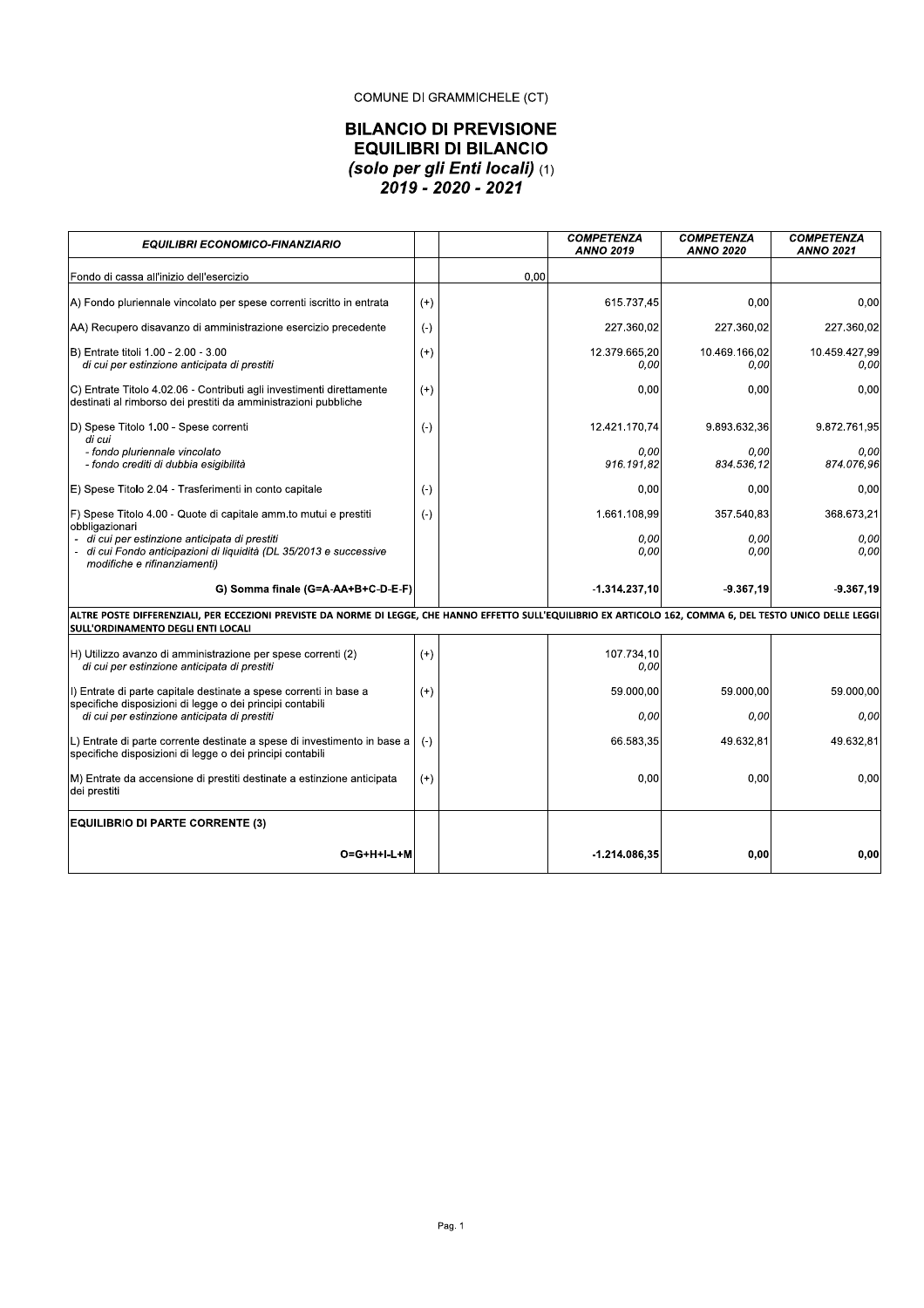### COMUNE DI GRAMMICHELE (CT)

# **BILANCIO DI PREVISIONE EQUILIBRI DI BILANCIO** (solo per gli Enti locali) (1)<br>2019 - 2020 - 2021

| <b>EQUILIBRI ECONOMICO-FINANZIARIO</b>                                                                                                   |          | <b>COMPETENZA</b><br><b>ANNO 2019</b> |                      | <b>COMPETENZA</b><br><b>ANNO 2020</b> | <b>COMPETENZA</b><br><b>ANNO 2021</b> |
|------------------------------------------------------------------------------------------------------------------------------------------|----------|---------------------------------------|----------------------|---------------------------------------|---------------------------------------|
| P) Utilizzo avanzo di amministrazione per spese di investimento (2)                                                                      | $(+)$    |                                       | 5.150,00             |                                       |                                       |
| Q) Fondo pluriennale vincolato per spese in conto capitale iscritto in<br>entrata                                                        | $(+)$    |                                       | 760.834,93           | 0,00                                  | 0.00                                  |
| R) Entrate Titoli 4.00 - 5.00 - 6.00                                                                                                     | $(+)$    |                                       | 3.761.475,10         | 16.740.253,93                         | 48.603.646,00                         |
| C) Entrate Titolo 4.02.06 - Contributi agli investimenti direttamente<br>destinati al rimborso dei prestiti da amministrazioni pubbliche | $(-)$    |                                       | 0,00                 | 0,00                                  | 0.00                                  |
| I) Entrate di parte capitale destinate a spese correnti in base a<br>specifiche disposizioni di legge o dei principi contabili           | $(-)$    |                                       | 59.000,00            | 59.000,00                             | 59.000,00                             |
| S1) Entrate Titolo 5.02 per Riscossioni crediti di breve termine                                                                         | $(-)$    |                                       | 0,00                 | 0,00                                  | 0,00                                  |
| S2) Entrate Titolo 5.03 per Riscossioni crediti di medio-lungo termine                                                                   | $(-)$    |                                       | 0,00                 | 0,00                                  | 0,00                                  |
| T) Entrate Titolo 5.04 relative a Altre entrate per riduzioni di attività<br>Ifinanziaria                                                | $(-)$    |                                       | 0.00                 | 0.00                                  | 0.00                                  |
| L) Entrate di parte corrente destinate a spese di investimento in base a<br>specifiche disposizioni di legge o dei principi contabili    | $(+)$    |                                       | 66.583,35            | 49.632.81                             | 49.632,81                             |
| M) Entrate da accensione di prestiti destinate a estinzione anticipata<br>dei prestiti                                                   | $(-)$    |                                       | 0,00                 | 0,00                                  | 0.00                                  |
| U) Spese Titolo 2.00 - Spese in conto capitale<br>di cui fondo pluriennale vincolato di spesa                                            | $(-)$    |                                       | 3.320.957,03<br>0,00 | 16.730.886,74<br>0,00                 | 48.594.278,81<br>0.00                 |
| V) Spese Titolo 3.01 per Acquisizioni di attività finanziarie                                                                            | $(-)$    |                                       | 0,00                 | 0.00                                  | 0,00                                  |
| E) Spese Titolo 2.04 - Trasferimenti in conto capitale                                                                                   | $^{(+)}$ |                                       | 0.00                 | 0.00                                  | 0.00                                  |
| <b>EQUILIBRIO DI PARTE CAPITALE</b>                                                                                                      |          |                                       |                      |                                       |                                       |
| Z=P+Q+R-C-I-S1-S2-T+L-M-U-V+E                                                                                                            |          |                                       | 1.214.086,35         | 0,00                                  | 0,00                                  |